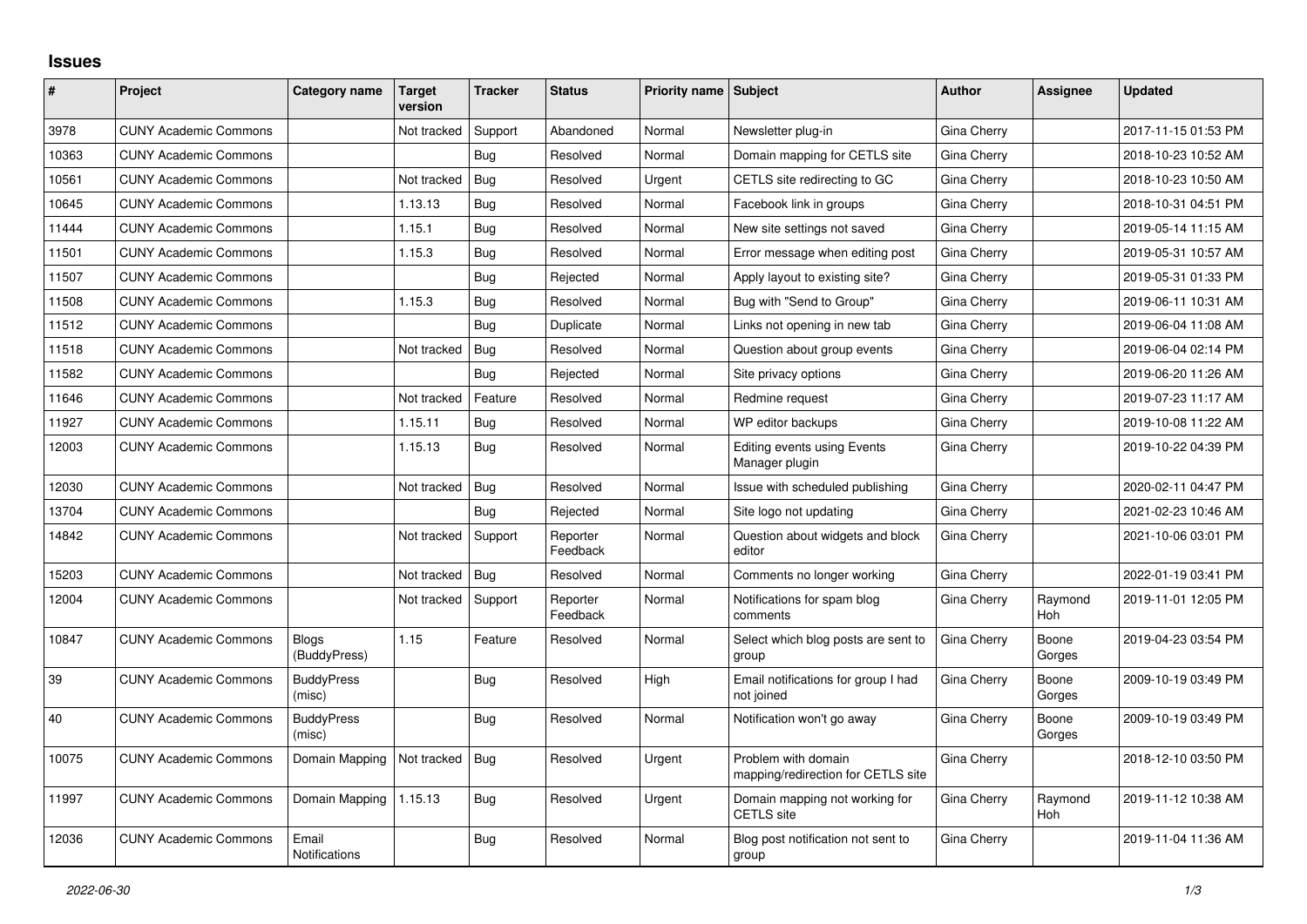| #     | Project                      | <b>Category name</b>          | <b>Target</b><br>version | Tracker    | <b>Status</b> | <b>Priority name</b> | <b>Subject</b>                                                               | Author             | Assignee        | <b>Updated</b>      |
|-------|------------------------------|-------------------------------|--------------------------|------------|---------------|----------------------|------------------------------------------------------------------------------|--------------------|-----------------|---------------------|
| 3976  | <b>CUNY Academic Commons</b> | Email<br><b>Notifications</b> | 1.7.18                   | Feature    | Resolved      | Normal               | Emails to blog subscribers should<br>be sent in HTML                         | Gina Cherry        | Boone<br>Gorges | 2015-04-12 02:18 PM |
| 10800 | <b>CUNY Academic Commons</b> | Email<br><b>Notifications</b> | 1.14.3                   | Bug        | Resolved      | Normal               | Duplicate email notifications on blog<br>comments                            | Gina Cherry        | Raymond<br>Hoh  | 2019-02-13 06:05 PM |
| 11160 | <b>CUNY Academic Commons</b> | Email<br>Notifications        | 1.14.8                   | Bug        | Resolved      | Normal               | Return of duplicate email<br>notifactions for blog comments                  | Gina Cherry        | Raymond<br>Hoh  | 2019-02-27 12:33 AM |
| 11398 | <b>CUNY Academic Commons</b> | Email<br>Notifications        | 1.15                     | Bug        | Resolved      | Normal               | Blog post notification emails are not<br>formatted                           | Gina Cherry        | Raymond<br>Hoh  | 2019-05-07 03:22 PM |
| 11513 | <b>CUNY Academic Commons</b> | Email<br><b>Notifications</b> | 1.15.4                   | <b>Bug</b> | Resolved      | Normal               | Extra group notification                                                     | Gina Cherry        | Raymond<br>Hoh  | 2019-06-25 04:22 PM |
| 11451 | <b>CUNY Academic Commons</b> | Group Blogs                   | 1.16                     | Feature    | Resolved      | Normal               | 'Send to group' checkbox should<br>remain unchecked for saved draft<br>posts | Gina Cherry        | Boone<br>Gorges | 2019-12-04 10:51 AM |
| 15094 | <b>CUNY Academic Commons</b> | Group Invitations             | 2.0.0                    | Bug        | Resolved      | Normal               | Group admins added to site as<br>authors, not admins                         | Gina Cherry        | Boone<br>Gorges | 2022-05-26 11:36 AM |
| 11441 | <b>CUNY Academic Commons</b> | Reply By Email                | 1.15.3                   | <b>Bug</b> | Resolved      | Normal               | Blog/group comments                                                          | <b>Gina Cherry</b> | Raymond<br>Hoh  | 2019-06-11 11:05 AM |
| 13969 | <b>CUNY Academic Commons</b> | Server                        | Not tracked              | Bug        | Resolved      | Normal               | Problems accessing the Commons                                               | Gina Cherry        |                 | 2021-02-11 03:10 PM |
| 11313 | <b>CUNY Academic Commons</b> | Spam/Spam<br>Prevention       | 1.17.7                   | <b>Bug</b> | Resolved      | High                 | Overly aggressive spam filters                                               | Gina Cherry        | Raymond<br>Hoh  | 2020-11-05 04:30 PM |
| 3892  | <b>CUNY Academic Commons</b> | <b>WordPress</b><br>(misc)    | Future<br>release        | <b>Bug</b> | Resolved      | High                 | The given object ID is not that of a<br>menu item.                           | Gina Cherry        | Gina Cherry     | 2016-06-21 04:49 PM |
| 7944  | <b>CUNY Academic Commons</b> | <b>WordPress</b><br>Plugins   | 1.10.16                  | Feature    | Resolved      | Normal               | MailChimp plug-in                                                            | Gina Cherry        |                 | 2017-04-11 12:38 PM |
| 11312 | <b>CUNY Academic Commons</b> | <b>WordPress</b><br>Plugins   | Not tracked              | <b>Bug</b> | Resolved      | Normal               | Cannot add guest author to post                                              | Gina Cherry        |                 | 2019-04-11 09:56 PM |
| 11511 | <b>CUNY Academic Commons</b> | <b>WordPress</b><br>Plugins   | 1.15.3                   | Feature    | Resolved      | Normal               | Plug-in request                                                              | Gina Cherry        |                 | 2019-06-11 11:05 AM |
| 14568 | <b>CUNY Academic Commons</b> | <b>WordPress</b><br>Plugins   | 1.18.14                  | Feature    | Resolved      | Normal               | Plugin request: Gravity Forms<br>Advanced Post Creation Add-On               | Gina Cherry        |                 | 2021-07-13 01:18 PM |
| 3669  | <b>CUNY Academic Commons</b> | WordPress<br>Plugins          | 1.7.4                    | Feature    | Resolved      | Normal               | Plug-in request: Collapse-o-matic                                            | Gina Cherry        | Boone<br>Gorges | 2014-11-21 11:14 AM |
| 3983  | <b>CUNY Academic Commons</b> | WordPress<br>Plugins          | Not tracked              | Support    | Resolved      | Normal               | Bug in list category posts plugin                                            | Gina Cherry        | Boone<br>Gorges | 2015-05-11 11:58 AM |
| 3998  | <b>CUNY Academic Commons</b> | WordPress<br>Plugins          | 1.7.19                   | Feature    | Resolved      | Normal               | Voicethread plugin                                                           | Gina Cherry        | Boone<br>Gorges | 2015-04-21 02:35 PM |
| 4850  | <b>CUNY Academic Commons</b> | <b>WordPress</b><br>Plugins   | 1.8.16                   | <b>Bug</b> | Resolved      | Immediate            | ACERT site is down                                                           | Gina Cherry        | Boone<br>Gorges | 2015-11-05 12:45 PM |